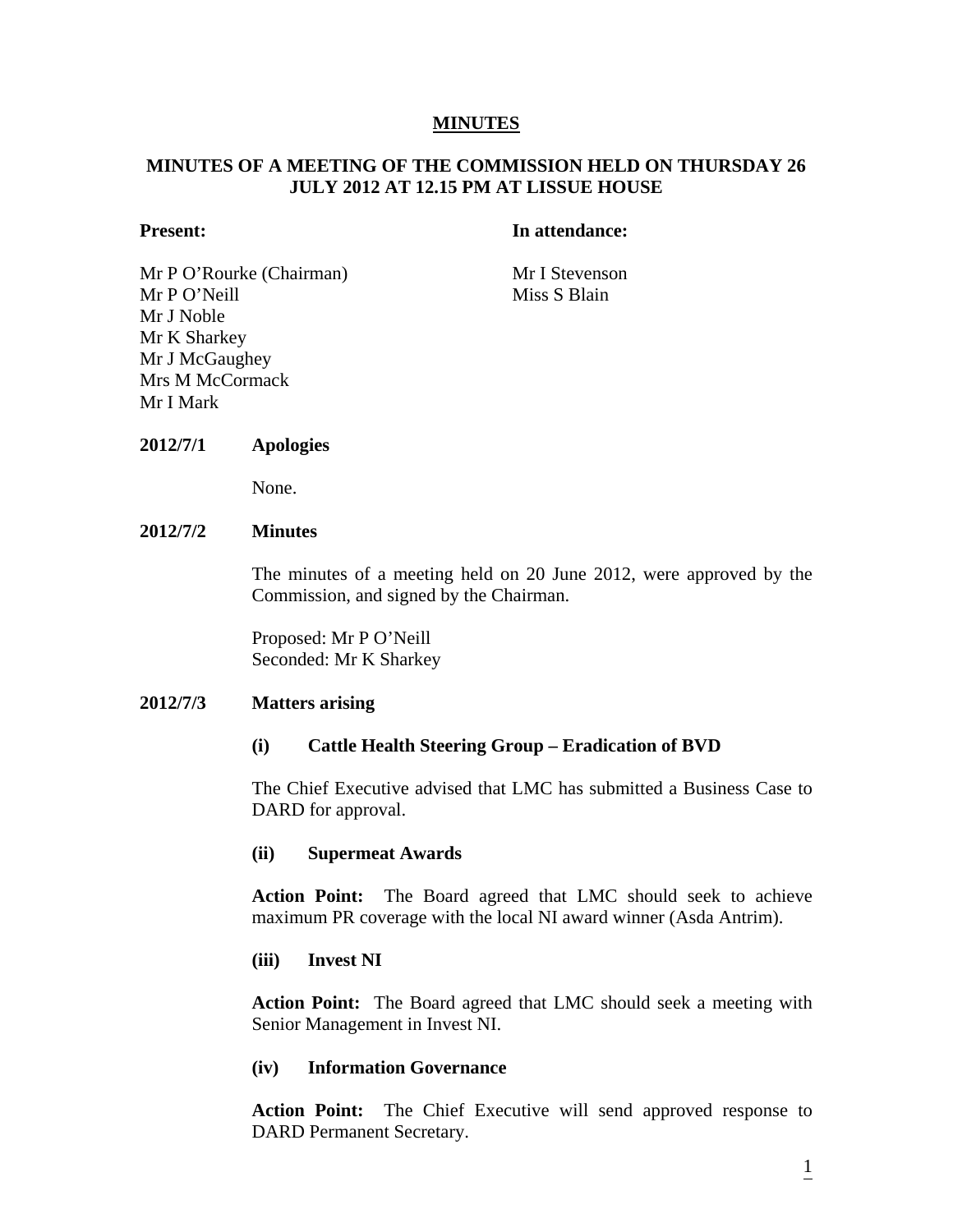## **(v) Annual Report & Accounts**

The Chief Executive advised that LMC Annual Report & Accounts 31 March 2012 had been approved by the DARD Minister, and laid before the NI Assembly on 6 July 2012.

 **Action Point:** The Board agreed to keep the same print format for next year.

# **(vi) AHDB Brussels Reception – November 2012**

 **Action Point:** The Board agreed that LMC should maximise the benefits of attending this event by arranging other meetings with MEP's, etc.

## **(vii) Self Assessment Tool for the Board**

**Action Point:** The Chief Executive and Chairman will consider how to fit the self assessment into the schedule of Board Meetings.

## **(viii) Frequency of LMC Board Meetings**

 **Action Point:** The Chairman and Chief Executive will convene a meeting of the Board to discuss other activities which could benefit from Board Members individual expertise.

 **Action Point:** The Board agreed to further consider the frequency, and format of Board Meetings post re-organisation.

## **2012/7/4 Chairman's Report**

The Chairman reported on meetings he had attended since the last Board Meeting.

## **2012/7/5 Chief Executive's Report**

## **(i) Formal Recognition of FQAS Board**

**Action Point:** The Board approved the draft terms of reference.

**Action Point:** The Chief Executive will present the approved terms of reference to the FQAS Board at its meeting on 27 July 2012 for consideration.

## **(ii) Business Monitor April- June 2012**

The Board noted the Business Monitor.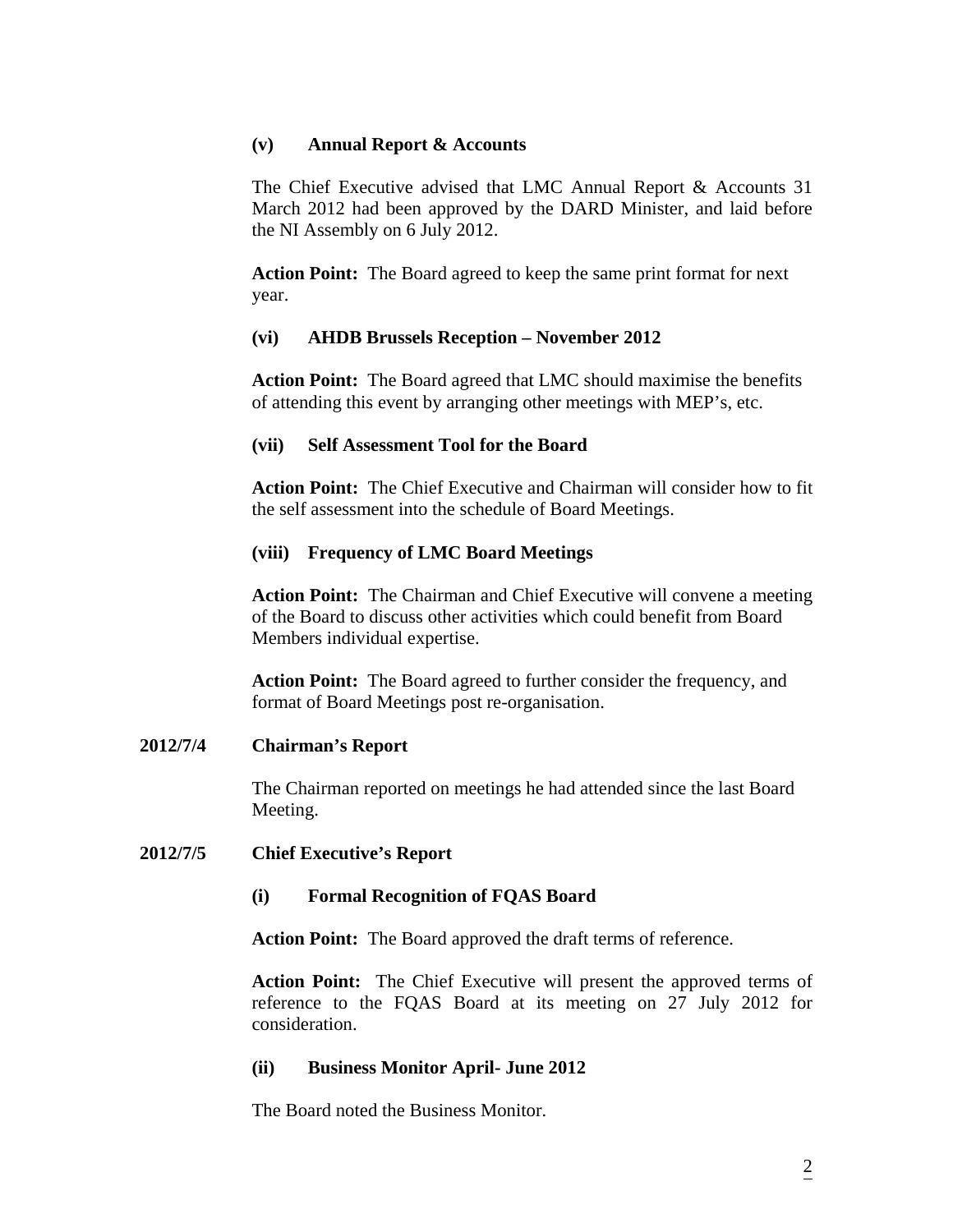## **(iii) FFIAP Nomination**

**Action Point:** The Board approved the nomination of the Industry Development Manager, and the Chief Executive as Deputy in his absence.

## **(iv) Royal Smithfield Club Bicentenary Trophy 2012**

**Action Point:** The Board agreed to nominate Mr C Tweedie for the award.

## **(v) International Meat Secretariat**

 **Action Point:** The Board will be circulated with future editions of the IMS Newsletter.

## **(vi) LMC Equality Scheme**

The Chief Executive informed the Board that an advisor had been appointed. The final revised equality scheme will be brought to the Board in October 2012.

#### **2012/7/6 Report from Remuneration Committee Meeting**

The Chairman gave a verbal report to the Board.

**Action Point:** The Board approved the principles agreed by the Remuneration Committee.

*K Sharkey left the Meeting at 2pm* 

 **Action Point:** The Board approved the Remuneration Committee's recommendation for the Audit Committee Chairman's fees;

- Daily rate £368
- Half Daily Rate £184

## **2012/7/7 Quarterly Section Reports**

The quarterly reports from industry development, education services, and from farm quality assurance were noted by the Board.

#### **2012/7/8 Notes of Senior Management Team Meeting – 9 July 2012**

Noted.

#### **2012/7/9 LMC Brussels Report – June 2012**

Noted.